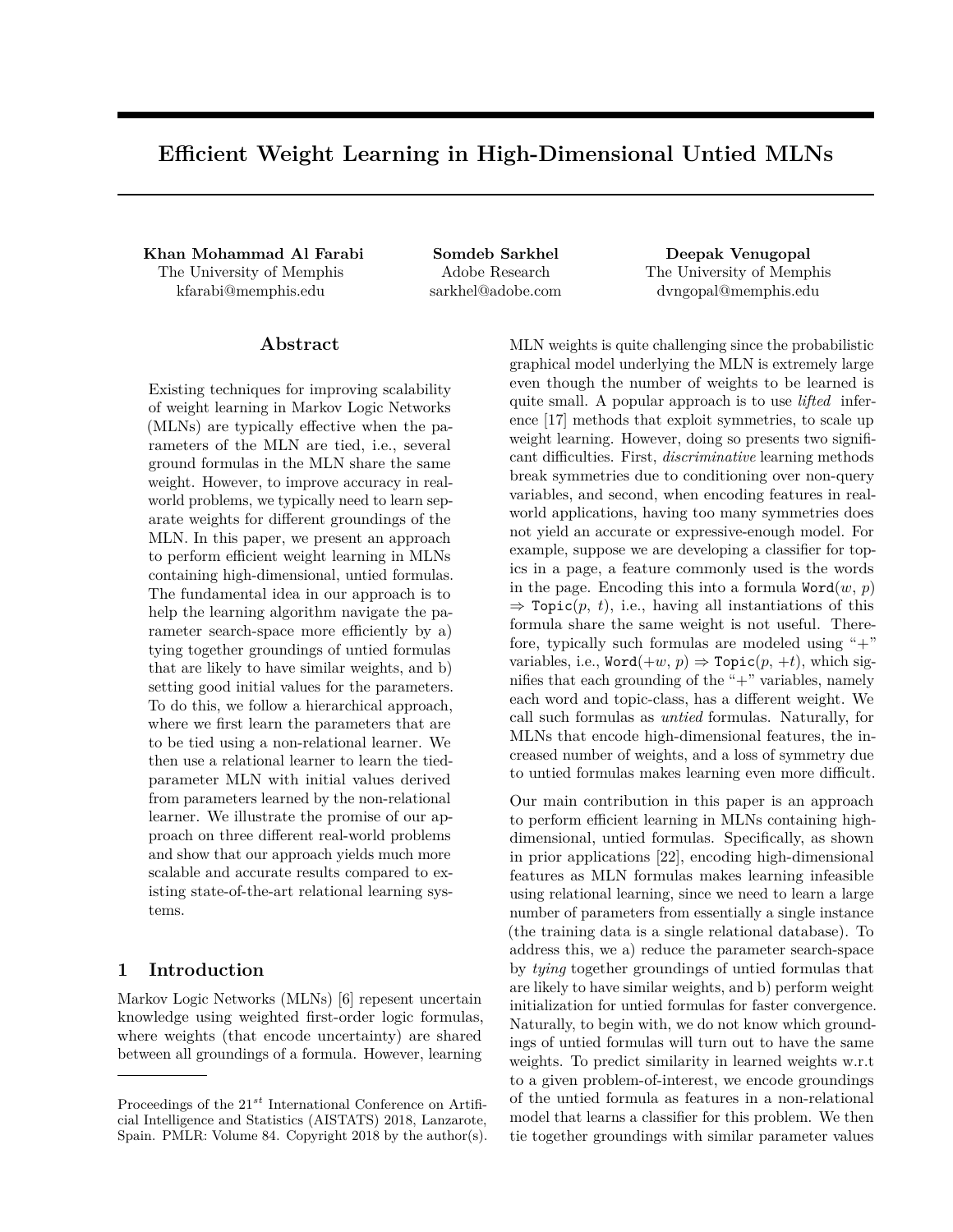in the non-relational learner and initialize a tied-weight with the average parameter value. Our underlying assumption being that groundings that exhibit similarity in the non-relational learner will also exhibit similarity in the relational learner. Further, tying the parameters also in a sense regularizes the model, leading to better generalization. On the tied-parameter MLN, we use a relational learner to learn far fewer parameters, and with stronger initial values, thus making it more efficient.

We perform experiments on three different real-world problems, namely collective classification of web-page topics, entity resolution, and information extraction using datasets available in Alchemy [12]. For our experiments, we integrate SVMs with relational learning, and show that our approach yields much more scalable and accurate results, as compared to using state-of-the-art relational learning systems such as Tuffy [16].

### **2 Background**

#### **2.1 Markov Logic Networks**

Markov logic networks (MLNs) are template models that define uncertain, relational knowledge as firstorder formulas with weights. The larger the weight of a formula, the more likely is that formula to be true. ∞ weight formulas are hard constraints which should always be true. Similarly formulas with  $-\infty$  weights are always false. Thus, MLNs offer a flexible framework to mix hard and soft rules. Given a set of constants that represent the domains of variables in the MLN, an MLN represents a factored probability distribution over the possible worlds, in the form of a Markov network. A world in an MLN is an assignment of 0/1 to all ground atoms of the MLN (first order predicates in the MLN whose variables have been substituted with a constant). Specifically, the distribution is given by,

$$
\Pr(\omega) = \frac{1}{Z} \exp\left(\sum_{i} w_i N_i(\omega)\right) \tag{1}
$$

where  $w_i$  is the weight of formula  $f_i$ ,  $N_i(\omega)$  is the number of groundings of formula *f<sup>i</sup>* that evaluate to True given a world  $\omega$ , and  $Z$  is the normalization constant.

As a simple example of an MLN, suppose we want to encode the fact that smokers and asthmatics are not friends. We would design an MLN with a formula such as Smokes $(x)$  ∧ Friends $(x, y)$  ⇒  $\neg$ Asthma $(y)$ . Given constants corresponding to the variables, *x* and *y*, the MLN represents a joint distribution over all ground atoms of Smokes, Friends, and Asthma. The two key tasks in MLNs are *weight learning*, which is the task of learning the weights attached to the formulas from a relational database, and *inference* (prediction), which

is the task of answering queries posed over the learned model given observations (evidence database). The two main inference problems over MLNs are (1) posterior or marginal estimation which involves finding the marginal probability distribution of a random variable (ground atom) in the ground Markov network given an evidence database. For example computing the probability that Smokes(*Ana*) is true given Smokes(*Bob*) is true and Friends(*Ana, Bob*) is true. (2) Maximum-aposteriori (MAP) estimation which involves finding an assignment of values to all non-evidence variables such that the assignment has the maximum probability. For example, given that Smokes(*Ana*), Smokes(*Bob*) and Friends(*Ana, Bob*) is true, what is the assignment to all other ground atoms in the MLN such that their joint probability is maximum.

Weights attached to first-order formulas can be learned either *generatively*, in which the goal is to find weights that maximize the log-likelihood of the data, or *discriminatively*, in which the goal is to maximize the conditional log-likelihood of the data given evidence. In principle, both tasks can be solved using a standard gradient ascent procedure with appropriate regularization constraints. However, it turns out that computing the gradient is computationally intractable, since the problem of computing the gradient can be reduced to the posterior marginal estimation task. Therefore, practitioners often use alternate objective criteria such as contrastive divergence [9], voted perceptron [4], and pseudo log-likelihood [2] since the gradient of these functions is easier to compute.

#### **2.2 Related Work**

In many practical applications of MLNs, researchers have used various strategies to reduce the complexity of learning and inference. Especially when the MLN contains formulas that are hard to learn, alternate techinques have been used to set the weights of such formulas. For example, Venugopal et al. [22] learn high-dimensional linguistic features using SVMs, Khot et al. [11] set some weights manually for hard-to-learn formulas in question answering, etc. Previously, Craven and Slattery [5] proposed an approach to utilize Naive Bayes within propositional rule-based learning through FOIL. Our approach can be seen as an analogous approach but for learning first-order relational models.

On the other hand, there have been a few approaches to perform weight learning in a more efficient manner. Haaren et al. [8] used lifted inference in generative learning where symmetries are better preserved. Recently, Mittal et al. [15] proposed a new approach to learn more fine-grained weights. This approach is similar to ours, but they learn the grouping through hidden variables, and therefore, they need to sum it out using the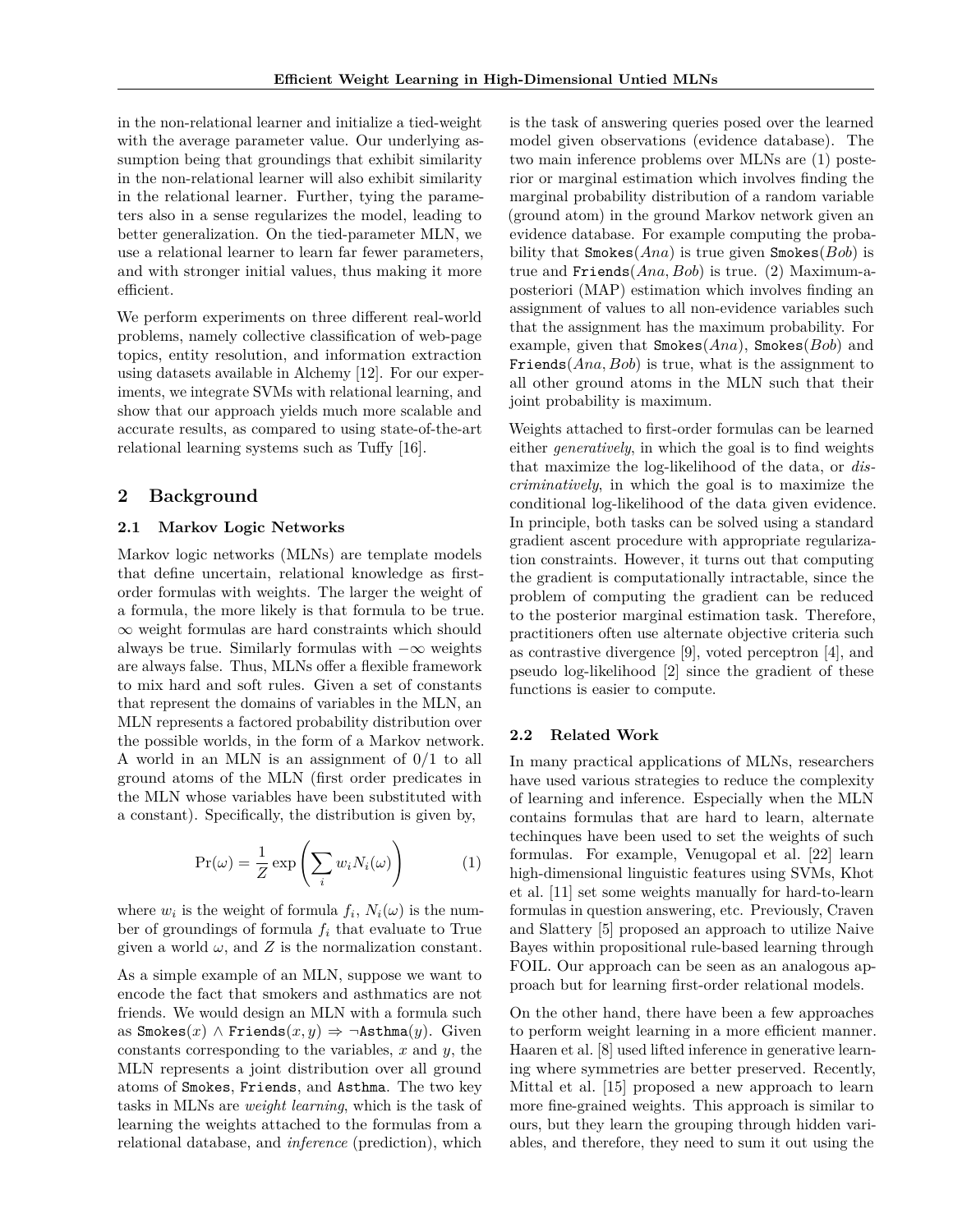EM algorithm which is expensive. Particularly, in the presence of high-dimensional, untied formulas, which is our main focus here, their approach is computationally much more expensive, and less scalable as compared to our method. Chou et al [3]proposed a similar idea, where they quantized Bayesian network parameters based on similar values in the CPT. However, in the case of MLNs, learning the original parameters is infeasible, which makes the quantization hard. Sarkhel et al. [19] proposed an efficient discriminative learning approach to learn more efficiently by using approximate counting oracles. But in this case, they assume that the weights of all groundings of a formula are shared. Ahmadi et al. [1] proposed an approach to perform learning in an online manner by using mini-batches of data. Specifically, they partially ground the MLN using a part of the dataset each time, and update the weights incrementally. However, even with these advancements, applying MLNs to practical applications remains challenging, where we need to encode features that may possibly result in hundreds and thousands of ground formulas, and we would need to perform relational weight learning in an extremely large parameter space. The approach that we propose in this paper is an approach to make relational learning applicable to large problems, by integrating it with scalable non-relational learners.

### **3 Weight Learning for Untied MLNs**

Given a relational, closed-world training database  $\mathcal{D}$ , MLN structure  $M$  that encodes high-dimensional untied formulas, and query predicates **Q**, our task is to learn weights  $\bf{w}$  for  $\cal{M}$  that maximizes the conditional log-likelihood (CLL)  $P_{\mathcal{M}}(\mathcal{D}|\mathbf{Q})$ . Instead of learning a separate weight for each grounding of the untied formulas, we learn weights for a smaller set of formulas by tying together groups of untied formulas. To tie the untied formulas together optimally, we learn which of the untied formulas are likely to have similar weights, using a supervised non-relational learner. We then use weights derived from the non-relational learner as initialization weights when we re-learn the model using a relational learner.

#### **3.1 Encoding Untied Formulas**

We make the following assumptions about the structure of the untied formulas. All the assumptions are reasonable assumptions, and are typically satisfied when we consider the design of MLNs with untied formulas.

- Each formula is a universally quantified clause.
- $\bullet$  + variables are a part of the predicate definition. That is, if an argument of a predicate is defined

with the  $+$  symbol, then all atoms that occur in the MLN corresponding to that predicate are assumed to have + variables in that argument position.

- Each untied formula contains at least one query atom, and each atom in an untied formula contains at least one  $+$  variable. The  $+$  variables in query predicates define classes that the MLN is designed to predict. Note that for a binary classification problem + variables are strictly not needed, however for ease of explanation, we add  $a +$  variable with domains-size of 2. For the query predicates, there is a mutual exclusion constraint imposed on the arguments defined with the  $+$  symbol. Specifically, for every grounding to the remaining variables, one and only one ground atom is true among all the ground atoms obtained by grounding the  $+$ variables.
- If an untied formula contains multiple query atoms, one of query atoms is designated as the target atom that we are trying to predict. Each query atom must be the target of exactly one untied formula.

Note that with the last two assumptions mean that, we assume untied formulas ti typically model "features" for a classification task. Note that, if none of the variables in the untied formula are query variables, then, learning separate weights will not make sense, since we assume that the training database contains an assignment to all non-query variables (closed world assumption).

Let f be an untied formula. Let  $\mathcal{X}_-$  denote the lifted variables in *f*, i.e., variables that are not associated will have  $a +$  symbol. We divide  $f$  into two parts, the target atom of *f* whose class value we are trying to predict, and the rest of the formula in *f* denoted by  $\hat{f}^{\bar{Q}}$ . Let  $\mathcal{X}_+$  be the + variables in  $f^{\bar{Q}}$ .

**Case 1.**  $f^{\bar{Q}}$  has no query atoms. In this case, all atoms in  $f^{\overline{Q}}$  are observable, therefore we can use them directly to learn to classify the target atom. To do this, we consider each grounding to  $\mathcal{X}_-$  as an i.i.d instance for our non-relational learner. The features are defined by projecting  $\mathcal D$  on  $f^{\bar Q}$  independently for every instance. Specifically, let  $\bar{x}^j$  be the *j*-th grounding to  $\mathcal{X}_-$ ,  $\bar{x}^k_+$ be the *k*-th grounding to  $\mathcal{X}_{+}$ , and  $\bar{f}_{jk}^{\bar{Q}}$  be the formula obtained by grounding  $f^{\bar{Q}}$  with  $\bar{x}^j_-$  and  $\bar{x}^k_+$ , we derive the feature vector for the *j*-th instance,  $\mathbf{X}_i$  as,

$$
X_{jk} = \begin{cases} 1 & \text{if } \bar{f}_{jk}^{\bar{Q}} \text{ is true in } \mathcal{D} \\ 0 & \text{Otherwise} \end{cases}
$$
 (2)

**Case 2.**  $f^{\bar{Q}}$  has one or more query atoms. In this case, since query atoms are considered unknown, we cannot use the query atoms in  $\mathcal D$  directly to learn to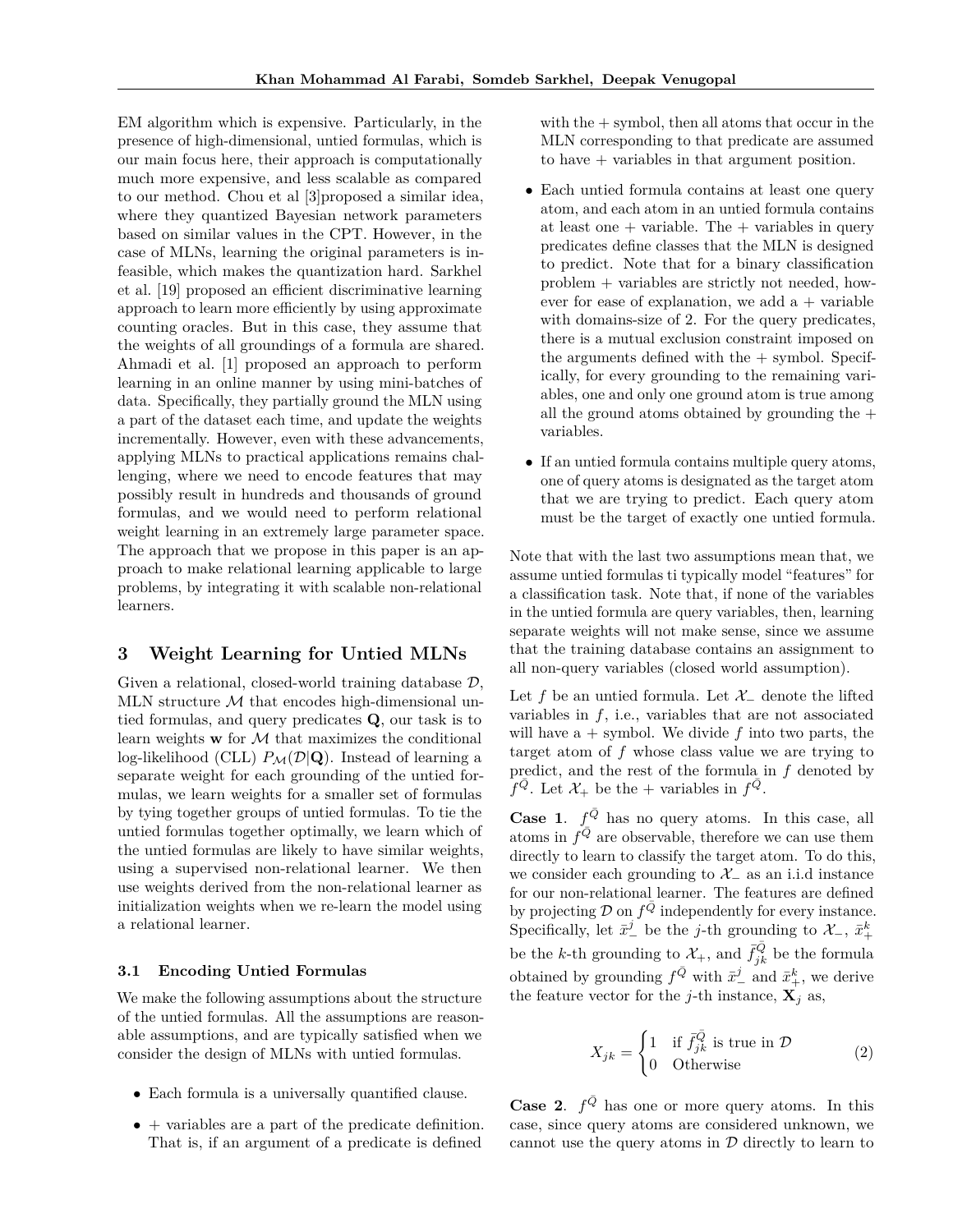classify the target of *f*. Therefore, we define a pipeline processing order for query atoms. That is, we will have predictions for all query atoms in  $f^{\bar{Q}}$  before we can classify the target atom of *f*. Thus, we compute an ordering over the untied formulas  $f_1 \ldots f_n$  such that, the predictions for all query atoms in  $f_k$  (other than the target of  $f_k$ ) are available from  $f_1 \ldots f_{k-1}$ . In the event that such an ordering is impossible for a formula *fi* , we drop the query atoms that cannot be predicted from formulas  $f_1 \ldots f_{i-1}$ , when computing the features for  $f_i$ . The feature matrix is computed as in case 1, except that, we do not use the query atoms in  $\mathcal D$  but instead use the predicted values for the query atoms when computing the feature vector from Eq. (2).

Given the feature vector for all instances of *f* note that we can use any classifier to learn to classify the target of *f*. The only requirement from the classifier is that it needs to assign a weight for each dimension of the feature vector which can be used to interpret the contribution of a dimension w.r.t the classification of the target. In our experiments, we used multiclass SVMs as our non-relational classifier. However, our approach can plug-in several other classifiers, and is thus a general method to integrate relational and non-relational classifiers. We utilize the scalability of non-relational classifiers for handling high-dimensional formulas, and relational learning for learning dependencies across instances, thus yielding the best of both worlds.

In the case of SVMs, we use the (normalized) coefficients of the learned hyper-planes of the SVM as the initialization weights for our formulas. Specifically, if the target of *f* has *m* classes, for *i*-th feature dimension, we have a vector of weights Θ*<sup>i</sup>* , where the *j*-th component of the vector,  $\theta_{ij}$ , is the *j*-th coefficient of the hyper-plane that distinguishes class *i* from the rest of the classes of the target. Thus, the *i*-th grounding to  $\mathcal{X}_+$ , and the grounding corresponding to the *k*-th class of the target atom will get the initialization weight  $\theta_{ij}$ .

#### **3.2 Clustering**

Once we obtain the initialization weights for each grounding of the untied formulas, we reduce the number of formulas by clustering those with similar weights together. Specifically, for every cluster, we replace all the formulas in that cluster with a single formula, with initialization weight equal to the average weight of all formulas in that cluster. However, the clustering must be chosen carefully such that the grouping of formulas is consistent.

For example, consider the formula Feature<sub>1</sub> $(x, +y_1)$  $\wedge$  Feature<sub>2</sub> $(x, +y_2) \Rightarrow$  Class $(x, +c)$ . Let us assume that the domain of  $y_1$  denoted as  $\Delta y_1$  is equal to  ${F_{11}, F_{12}, F_{13}, F_{14}}$  and  $\Delta y_2 = {F_{21}, F_{22}, F_{23}, F_{24}}$ .

Feature<sub>1</sub> $(x, +y_1)$   $\land$  Feature<sub>2</sub> $(x, +y_2) \Rightarrow Class(x, +c)$ 

|          | $F_{21}$      | $F_{22}$      | $F_{23}$      | $F_{24}$      |
|----------|---------------|---------------|---------------|---------------|
| $F_{11}$ | $\theta_{11}$ | $\theta_{12}$ | $\theta_{13}$ | $\theta_{14}$ |
| $F_{12}$ | $\theta_{21}$ | $\theta_{22}$ | $\theta_{23}$ | $\theta_{24}$ |
| $F_{13}$ | $\theta_{31}$ | $\theta_{32}$ | $\theta_{33}$ | $\theta_{34}$ |
| $F_{14}$ | $\theta_{41}$ | $\theta_{42}$ | $\theta_{43}$ | $\theta_{44}$ |
|          |               |               |               |               |
|          |               |               |               |               |
|          | $F_{21}$      | $F_{22}$      | $F_{23}$      | $F_{24}$      |
| $F_{11}$ | $\theta_{11}$ | $\theta_{12}$ | $\theta_{13}$ | $\theta_{14}$ |
| $F_{12}$ | $\theta_{21}$ | $\theta_{22}$ | $\theta_{23}$ | $\theta_{24}$ |
| $F_{13}$ | $\theta_{31}$ | $\theta_{32}$ | $\theta_{33}$ | $\theta_{34}$ |

Figure 1: Clustering  $a +$  variable formula. The first clustering is inconsistent since the atoms of a specific predicate will be clustered with distinct atoms of that predicate for two different clusters. The second clustering is consistent. The  $\theta$  values specify the initialization weights for the formulas. in the clustered formula, the weight is the average over all weights in that cluster. e.g.  $\theta_1 = \frac{\theta_{11} + \theta_{12} + \theta_{21} + \theta_{22}}{4}$ .

Thus, we have  $16 \times |\Delta C|$  formulas. Two different clusterings for this formula are shown in Fig. 1. The first clustering is inconsistent, since atoms in two different clustered formulas will overlap. For example, **Feature**<sub>1</sub> $(x, F_{21})$  will be clustered along with Feature<sub>1</sub> $(x, F_{22})$ , Feature<sub>1</sub> $(x, F_{23})$ and Feature<sub>1</sub> $(x, F_{24})$  in one cluster, and with only Feature<sub>1</sub> $(x, F_{22})$  in a separate cluster. In contrast, the second clustering is consistent. Specifically, along every dimension, the clustered atoms can mapped to a unique cluster.

To achieve a consistent clustering, we model the problem of learning a consistent clustering as a joint clustering problem over all the  $+$  variables in the untied formula. Note that we do not consider clustering the + variables corresponding to query predicates. This is because, the + variables in query predicates correspond to classes, and we want our final model to be able to discriminate between all classes, which is not possible if we cluster the classes.

The joint clustering problem is modeled as follows. Given formula *f*, let  $\mathcal{X}_+$  be the + variables to be jointly clustered. Let  $\bar{x}_+$  be a specific assignment to  $\mathcal{X}_{+}$ , and let  $\theta_{\bar{x}_{+}}$  be the average initialization weight of groundings of *f* consistent with  $\bar{x}_+$ . We arrange  $\theta_{\bar{x}_+}$ as a tensor, where each of the  $+$  variables represent a single order or dimension of the tensor. Our task is to now find a quantizer that reduces the order of this tensor across all dimensions. Specifically, the quantizer partitions or clusters each dimension of the tensor, to obtain a lower-order tensor. Thus, given the desired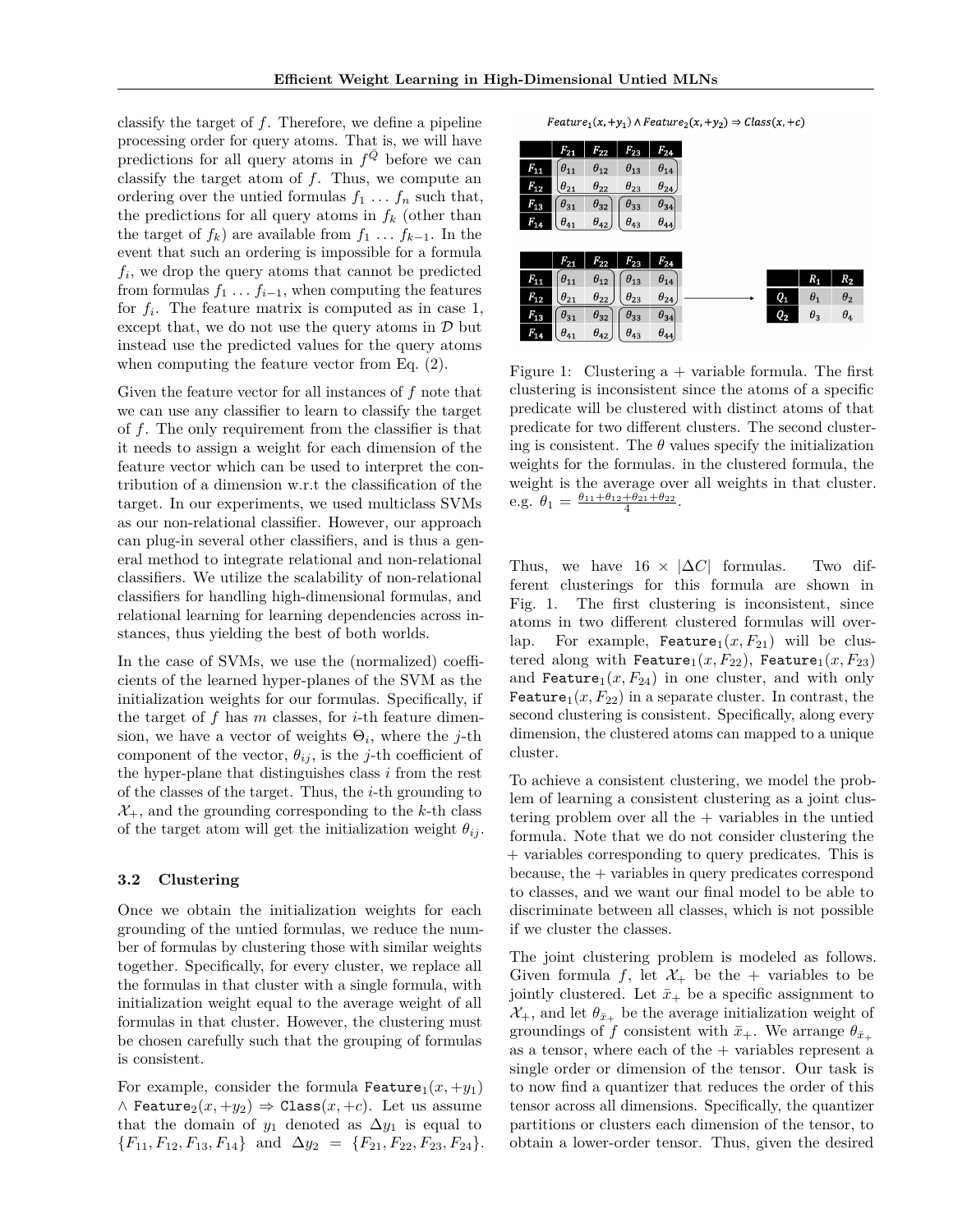number of clusters for each domain corresponding to the  $+$  variables,  $k_1, \ldots k_m$ , the quantizer will jointly partition the domains in  $\mathcal{X}_+$ .

Formally, let **A** be a *m*-order tensor  $\mathbb{R}^{n_1 \times n_2 \times ... \times n_m}$ that represents the weights to each possible grounding of  $\mathcal{X}_+$ . We want to find a quantizer  $\mathcal{Q}$  that maps **A** to a reduced tensor **B**,  $\mathbb{R}^{k_1 \times k_2 \times \ldots \times k_m}$ , that minimizes the Euclidean distance between the cluster-centers in **B**, and the weights of their corresponding cluster elements. Specifically,

$$
\min_{\mathcal{Q}} \sum_{a \in \mathbf{A}} ||a - M_{\mathcal{Q}}(a)||_2^2 \tag{3}
$$

where  $M_{\mathcal{Q}}(a)$  is the cluster center of *a* under the mapping  $Q$ . Note that directly optimizing Eq.  $(3)$  is a hard problem. Therefore, we use approximate methods that use a co-ordinate descent like procedure and perform dimension-wise clustering as described in [20, 10].

From the reduced tensor for an untied formula *f*, we reduce the number of possible groundings of *f*, by utilizing the clusters along each dimension of the tensor. Specifically, given the original tensor  $\mathbb{R}^{n_1 \times n_2 \times \ldots \times n_m}$ and the reduced tensor  $\mathbb{R}^{\bar{k_1} \times k_2 \times \ldots \times k_m}$  induced by the quantizer  $Q$ , note that we have two choices. We can generate  $k_i$  variables for each dimension, such that the domain of each variable is equal to the objects in the partition specified by  $Q$ , and the weight is given by the cluster center. However, though this reduces the number of weights from  $n_1 \times n_2 \times \ldots \times n_m$  to  $k_1 \times k_2 \times \ldots \times k_m$ , the total number of possible groundings of f on the + variables remains  $n_1 \times n_2 \times \ldots \times n_m$ . This is problematic especially, since we are considering high-dimensional formulas, the large number of possible groundings makes relational learning infeasible. Therefore, we reduce the number of weights and number of ground formulas at the same time. Specifically, we replace each partition along a dimension with a constant instead of a variable. It then follows that the total number of weights and the number of possible groundings of the + variables, reduces from  $n_1 \times n_2 \times \ldots \times n_m$ to  $k_1 \times k_2 \times \ldots \times k_m$ .

Once we obtain the modified MLN, we perform discriminative relational learning using existing approaches such as voted perceptron and contrastive divergence on the modified MLN to re-learn the weights of all the formulas in the MLN. We can think of this re-learning process as jointly optimizing the weights learned for i.i.d instances. For example, assume that for a given dataset, our non-relational learner gives us ideal weights for *p*% of the instances, and imperfect weights for the remaining  $(n - p)$ % instances. Joint learning will now relate the i.i.d instances through the MLN formulas, and jointly optimize their weights to maximize to CLL.

Naturally, as *p* increases, the non-relational learner will influence the relational learner to correct the  $n - p$ remaining weights, and as *p* reduces, the relational learner will use dependencies to correct the weights given by the non-relational learner. Note that in our final learned model, clusters of objects in the domain of + variables will be replaced by constants. Therefore, at testing time, i.e., when we perform inference on this MLN using a test database as evidence, we replace  $+$ domain objects in the evidence atoms with symbols that represent their clusters.

#### **3.3 Tying Related Formulas**

So far, we considered untied formulas independently. However, when atoms are shared across untied formulas, the clustering over one formula affects the other. Specifically, let  $f$  and  $f'$  be two untied formulas with shared atoms. Clustering the groundings of *f* affects the formulas in  $f'$ . This is similar to the *shattering* process seen frequently in lifted inference [17, 7]. In shattering, grounding the domain of a variable in one formula needs to be propagated to other formulas with a shared domain. In our case, the tying of formulas needs to be propagated to other formulas with one or more shared atoms. Thus, once we cluster a formula, we propagate the clustering throughout the MLN before clustering the next formula. Propagating the tied formulas means that we replace partitions of the  $+$ variable domains with constants. Note that in doing so we remove + variables from an untied formula and replace it with constant symbols.

Algorithm 1 summarizes our approach. The first step is to train a classifier for each untied formula using a non-relational model, using features corresponding to groundings of the +-variables in the untied formula. For this, we create independent instances corresponding to each grounding of the non-+ variables to create the training data, and learn the parameters of the nonrelational model. We then initialize the weights for an untied formula from the learned parameters, and perform clustering to obtain clusters of ground formulas corresponding to the untied formula that have similar weights in the non-relational model. We replace each of these clusters by a single ground formula with weight initialized to be the mean weight of the cluster. We also change the dataset to reflect by replacing objects with their corresponding cluster symbols. We then propagate the changes (from objects to cluster symbols) to other formulas in the MLN that have shared atoms.

#### **3.4 Semi-Formal Analysis**

Let **w** be the weight vector that we would learn if we used the original MLN with untied weights, i.e.,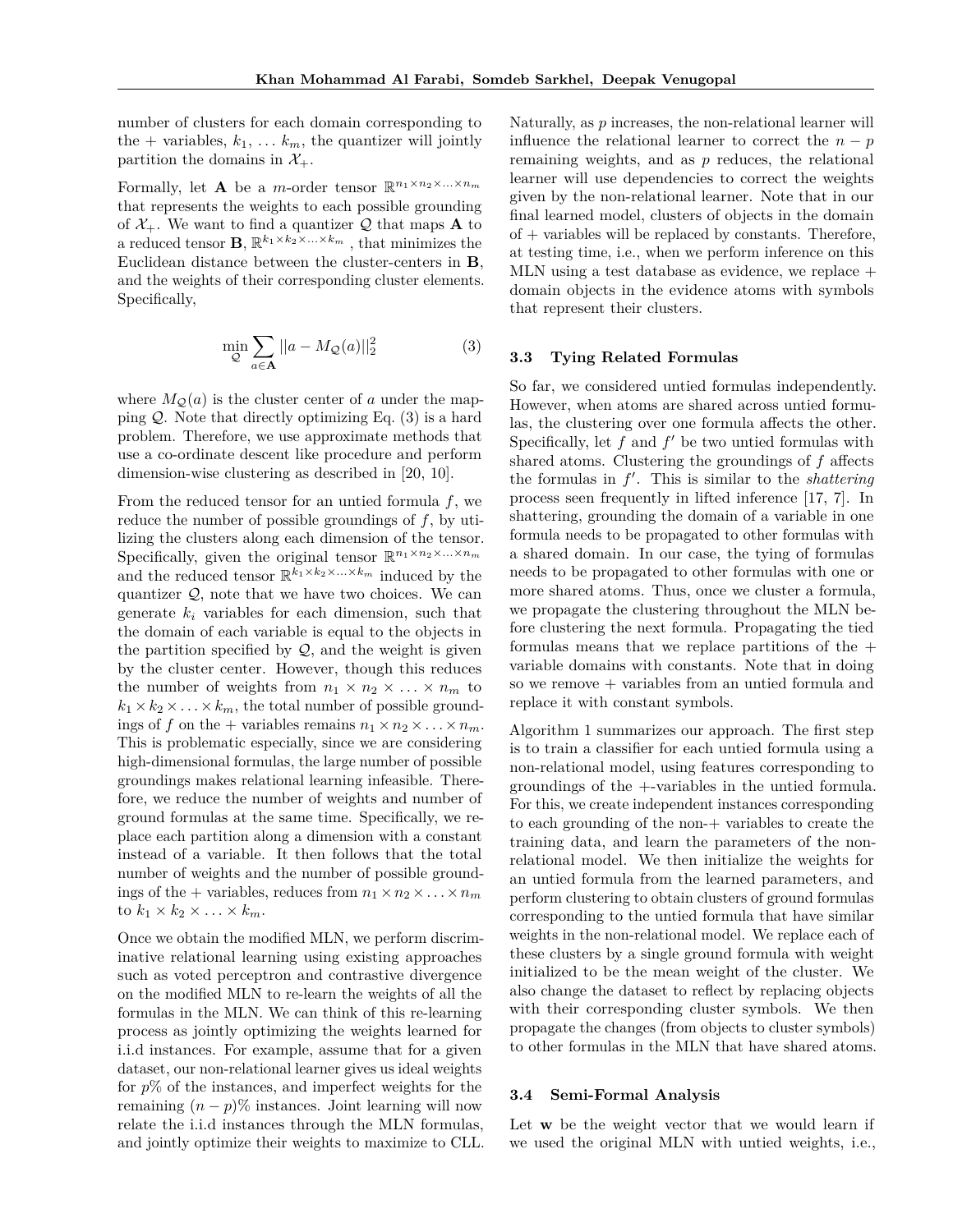we learn a separate weight for every untied formula. Let  $w'$  be the weight vector that we will learn, if we tie the weights of untied formulas with a quantizer Q. We assume that for all the untied formulas grouped together by  $Q$ , the difference between the weights that would be learned before formula tying and after formula tying are bounded by  $\epsilon$ . Specifically,  $|w - \mathcal{Q}(w)| \leq \epsilon$ , where  $w \in \mathbf{w}$  and  $\mathcal{Q}(w) \in \mathbf{w}'$  represents the weight of the group to which  $w$  belongs as given by  $Q$ . Let  $\ell(\mathbf{w}, \mathcal{D})$  represent the likelihood when we learn **w** and  $\ell(\mathbf{w}', \mathcal{D})$ , the likelihood when we learn  $\mathbf{w}'$  from  $\mathcal{D}$ . We can show the following result, similar to the result shown in Chou et al. [3].

**Theorem 1.**  $\ell(\mathbf{w} : \mathcal{D}) - \hat{\ell}(\mathbf{w}' : \mathcal{D}) \leq 2\epsilon M$ , where M *is the number of groundings in the MLN.*

*Proof.*

$$
\ell(\boldsymbol{w} : \mathcal{D}) = \sum_{i} w_{i} N_{i}(\mathcal{D}) - \log(\sum_{\mathcal{D}'} \exp(\sum_{i} w_{i} N_{i}(\mathcal{D}')))
$$
  
\n
$$
\leq \sum_{i} (\mathcal{Q}(w_{i}) + \epsilon)(N_{i}(\mathcal{D}))
$$
  
\n
$$
- \log(\sum_{\mathcal{D}'} \exp(\sum_{i} (\mathcal{Q}(w_{i}) - \epsilon))
$$
  
\n
$$
(N_{i}(\mathcal{D}'))))
$$
  
\n
$$
= \sum_{i} \mathcal{Q}(w_{i}) N_{i}(\mathcal{D}) + \sum_{i} \epsilon N_{i}(\mathcal{D})
$$
  
\n
$$
- \log(\sum_{\mathcal{D}'} \exp(\sum_{i} \mathcal{Q}(w_{i}) N_{i}(\mathcal{D}'))
$$
  
\n
$$
\leq \sum_{i} \mathcal{Q}(w_{i}) N_{i}(\mathcal{D}) + \epsilon M
$$
  
\n
$$
- \log(\sum_{\mathcal{D}'} \exp(\sum_{i} \mathcal{Q}(w_{i}) N_{i}(\mathcal{D}'))
$$
  
\n
$$
\exp(-\epsilon M)))
$$
  
\n
$$
= 2\epsilon M + \sum \mathcal{Q}(w_{i}) N_{i}(\mathcal{D})
$$

$$
= 2\epsilon M + \sum_{i} Q(w_i) N_i(D)
$$

$$
- \log(\sum_{D'} \exp(\sum_{i} Q(w_i) N_i(D'))
$$

$$
= \hat{\ell}(\mathbf{w'} : \mathcal{D}) + 2\epsilon M
$$

 $\Box$ 

Thus, from Theorem 1's result, reducing  $\epsilon$  will reduce the likelihood difference between the two models. Intuitively, to reduce  $\epsilon$ , we need to predict which of the united formulas will end up with the same weights. Our approach of using a non-relational classifier performs exactly this prediction by considering instances

|    | Algorithm 1: Formula Tying                                                            |
|----|---------------------------------------------------------------------------------------|
|    | <b>Input:</b> MLN structure $M$ , Training data $\mathcal{D}$ , Query                 |
|    | $Q$ , Non-relational learner $R$                                                      |
|    | Output: $\mathcal{M}', \mathcal{D}'$                                                  |
|    | 1 Let $f_1 \ldots f_n$ be the untied formulas in M                                    |
|    | 2 for each $f_i$ do                                                                   |
|    | // Construct a classifier for $f_i$                                                   |
| 3  | Encode each grounding of non-query $+$ -variables                                     |
|    | in $f_i$ as a feature for $\mathcal R$                                                |
| 4  | for each grounding of non-+ variables in $f_i$ do                                     |
| 5  | $X_i = i$ -th grounding of non-+ variables in $f_i$                                   |
| 6  | $y_i$ = Class of query corresponding to $X_i$                                         |
| 7  | $X = X \cup X_i$                                                                      |
| 8  | $y=y\cup X_i$                                                                         |
|    | // Perform non-relational learning                                                    |
| 9  | $\Theta$ = Parameters of R learned from $(X, y)$                                      |
|    | // Weight initialization for relational                                               |
|    | learner                                                                               |
| 10 | Initialize $f_i$ with $\Theta$                                                        |
| 11 | $\mathcal{X}_+$ = + variables in $f_i$                                                |
| 12 | $\mathcal{P}^{(1)}\cdots\mathcal{P}^{(m)}$ = Partitions of domains of $\mathcal{X}_+$ |
| 13 | for $e \in \mathcal{P}^{(1)} \times \ldots \times \mathcal{P}^{(m)}$ do               |
| 14 | $\theta$ = Cluster center for e                                                       |
| 15 | $C = Map$ each partition in e to a constant                                           |
|    | // Replace clustered formulas with a                                                  |
|    | single formula                                                                        |
| 16 | $(f',\theta)$ = Replace + variables in $f_i$ with <b>C</b>                            |
| 17 | Add $(f', \theta)$ to $\mathcal{M}'$                                                  |
|    | // Propagate changes to training data<br>and the other formulas                       |
|    | $\mathcal{D}' =$ Replace objects in e with C in $\mathcal{D}$                         |
| 18 | $\mathcal{M}' =$ Propagate C to $f_{i+1} \dots f_n$                                   |
| 19 |                                                                                       |
| 20 | Copy remaining formulas from $M$ to $M'$                                              |
|    | 21 return $(\mathcal{M}', \mathcal{D}')$                                              |
|    |                                                                                       |

independently. Essentially, we are decomposing the relational database D into a set of i.i.d instances *D*, and our non-relational model learns similarity of weights using *D*. Our assumption is that these similarities in weights will continue to hold when we relate the i.i.d instances in *D* through  $\mathcal{D}$ , thus reducing  $\epsilon$ . Similarly, having smaller number of formulas will reduce the difference in likelihood, but at the same time, it can increase the error  $\epsilon$ .

**Weight Initialization**. Due to convexity of the CLL function, irrespective of the starting states, in theory, max-likelihood learning will converge to a globally optimal solution given enough iterations. However, the main problem is that performing exact max-likelihood learning is a hard problem. Specifically, the gradient is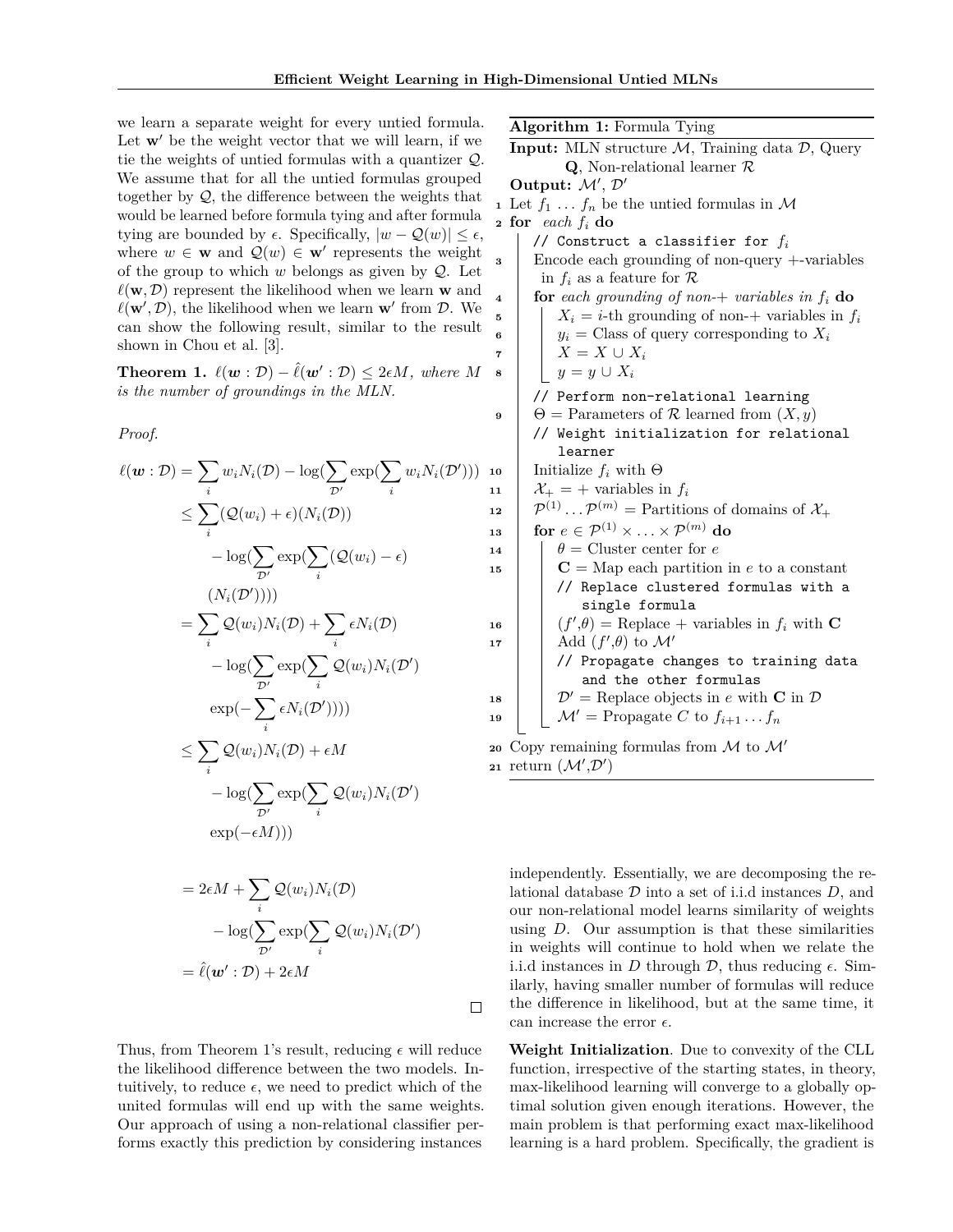given by,

$$
\frac{\partial}{\partial w_i}\ell(\mathbf{w}:\mathcal{D})=N_i(\mathcal{D})-\mathbb{E}_{\mathbf{w}}[N_i(\mathcal{D})]
$$

Computing  $\mathbb{E}_{w}[N_i(\mathcal{D})]$ , is typically infeasible since it requires exact inference on the MLN. Therefore, relational weight learners approximate the gradient by computing  $\mathbb{E}_{w}[N_i(\mathcal{D})]$  approximately. This approximation means that we cannot guarantee convergence to the globally optimal *w*, and depending on the initialization, the weights may converge to different local minima. Good weight initialization is well-known to be effective in avoiding local minima [23], especially when dealing with a large number of parameters, therefore, our weight initialization will typically be effective in high-dimensional untied formulas.

### **4 Experiments**

#### **4.1 Setup**

We evaluated our approach on three real-world applications modeled using MLNs, namely, collective classification of web-page topics [13] (WebKb), entity resolution [21] (ER), and information extraction [18] (IE). For ER and IE, we used the Cora dataset, that consists of 1295 citations of 132 different papers. For WebKb, the dataset consists of 4165 web-pages from 4 different universities. The MLN structure and the data for each of these applications are publicly available in Alchemy [12]. Note that, we chose these MLNs since they are some of the most popular benchmarks for evaluating MLN inference and learning algorithms.

We conducted our experiments on 8GB quad-core machines. We evaluated the performance of our approach regarding accuracy and running time. As our nonrelational learner, we used the multiclass SVM implementation in scikit-sklearn. For the relational learner, we used the contrastive divergence implementation in Tuffy [16]. Tuffy is arguably the leading generalpurpose learning and inference system for MLNs. We compared our approach (SVMTied) with three other approaches, SVM classifier (SVM), Tuffy with the original MLN with untied weights as is (OrigTuffy), using tied weights with random initial weights (RandomizedTuffy), and evaluated accuracy using crossvalidated F1-score.

#### **4.2 Results**

Our first application predicts topics in web-pages using the WebKB MLN. The untied formula relates words in the document to topics. There is only one query predicate in this MLN, which encodes the seven classes/topics of web-pages. We tried to use Tuffy to

|      | $SVM  $ OrigTuffy   RandomizedTuffy   SVMTied |      |
|------|-----------------------------------------------|------|
| 0.42 | 0.31                                          | 0.84 |

Table 1: F1-Score comparison for WebKB.

| Query            |      | SVM OrigTuffy RandomizedTuffy SVM Tied |      |
|------------------|------|----------------------------------------|------|
| SameAuthor 0.71  |      | 0.33                                   | 0.92 |
| SameTitle        | 0.63 | 0.54                                   | 0.85 |
| SameVenue   0.68 |      | 0.32                                   | 0.79 |
| SameBib          | 0.51 | 0.29                                   | 0.78 |

Table 2: F1-Score comparison for ER.

learn the MLN with untied formulas, but Tuffy did not work on the original MLN that contains + variable formulas, and timed out after 24 hours. The results for the remaining systems are shown in Table 1. As shown here, the weight initialization plays an essential role in improving performance. When we cluster the untied formulas based on random weights, we obtain performance that is worse than using SVMs, which of course ignores relational dependencies. We used the same number of clusters (80 clusters) in both RandomizedTuffy and our approach. Our approach significantly outperforms the other approaches on this application. Lowd and Domingos [13] obtained an AUC score of around 0.8 for this dataset learning a separate weight for each formula. This illustrates that tying could help improve generalization in some cases, where learning too many weights could overfit the model.

The second application performs entity resolution (ER) using the CORA dataset. Specifically, the idea is to predict if fields belong to the same author, venue, title, and finally if two citations match. Thus, there are multiple query predicates in the MLN for this case. The untied formulas use word-based features to predict the queries. Once again, OrigTuffy failed to run on this problem, and we timed out after 24 hours. For both RandomizedTuffy and SVMTied, we used 40 clusters. Our proposed approach once again significantly outperformed the other methods on all queries for this application as shown in Table 2. SVMs outperformed using random weight tying, with random weight initialization. Singla and Domingos [21] obtained an AUC score of around 0.91 for SameAuthor, 0.90 for same venue and 0.99 for SameBib. However, Singla and Domingos use domain-specific methods to make the approach more scalable. For example, they apply McCallum et al.'s [14] canopy approach with TF-IDF to reduce the number of plausible pairs. It is sometime hard to generalize these methods to other problems, and therefore, in our approach, we did not apply these methods. In future, we will explore systematic ways to incorporate such domain-specific knowledge into MLN weight learning in order to improve accuracy.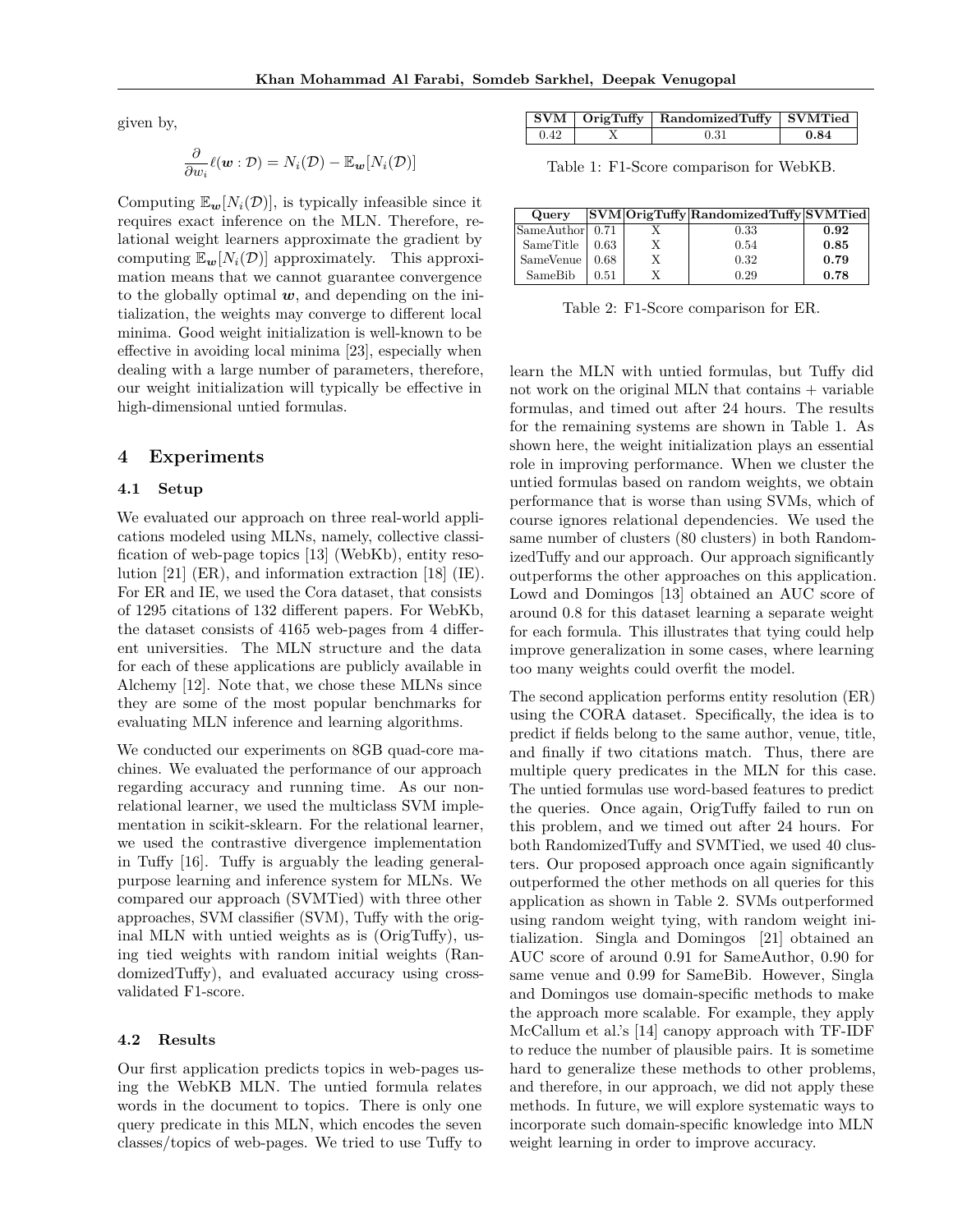| <b>Query</b>                     |      | SVM OrigTuffy RandomizedTuffy SVM Tied |      |
|----------------------------------|------|----------------------------------------|------|
| InfieldAuthor $0.65$             |      | 0.36                                   | 0.79 |
| InfieldTitle                     | 0.45 | 0.4                                    | 0.68 |
| Infield Venue $\vert 0.52 \vert$ |      | 0.42                                   | 0.71 |
| SameCitation 0.48                |      | 0.28                                   | 0.72 |

Table 3: F1-Score comparison for IE.

Our final application performs joint segmentation and citation matching. We use the Information Extraction (IE) MLN and the citeseer dataset for this application. The untied formulas relate word based features with predicting segments of text, and the segmented text is used in predicting if two citations are the same. The segmented fields can be of type author, tile or venue. As shown in Table 3, on all the query variables, our proposed method using 35 clusters significantly outperforms the other approaches. The best published result on this dataset is by Poon and Domingos [18]. Specifically, using the joint segmentation (without incorporating entity resolution feedback), Poon and Domingos obtained an F1-score of nearly 94%. However, the MLN we used is a simpler version (also specified in the Alchemy website), since existential quantification that is needed by the Poon and Domingos MLN is not well-supported in current relational learners. Note that, Poon and Domingos mention in their work that they have modified the Alchemy system to run their MLN, which was not publicly available to us.

**Varying Number of Clusters**. Increasing the number of clusters reduces the quantization error. We verify whether reducing the quantization error results in improved performance in terms of classification accuracy. Specifically, we learn our models with a varying number of clusters. Fig. 2 shows our results where the average F1 score over all queries is plotted against the number of clusters for each of our applications. As can be seen by our results, increasing the number of clusters typically improves performance over all datasets. However, it should also be noted that learning becomes harder as we increase the number of clusters, and the weights learned may not be optimal. Thus, in some cases, we see the performance not improving with an increase in clusters, or in some cases, even degrading by a little. Choosing the optimal number of clusters is something we will consider in future work.

**Running Time**. We compare the running times of the various learning methods in Table 4. As expected, SVMs take very little time to train as compared to relational learners. Note that SVMTied is significantly faster than RandomizedTuffy in terms of training times. This illustrates that proper weight initialization can significantly help speed up convergence of the relational learner.



Figure 2: Performance of our approach as we vary number of clusters

|       |    | Application SVM OrigTuffy RandomizedTuffy SVMTied |     |
|-------|----|---------------------------------------------------|-----|
| WebKB | 26 | 200                                               |     |
| ΕR    | 18 | 324                                               | 199 |
|       | 20 | 303                                               | 145 |

Table 4: Running time (in minutes) comparison.

### **5 Conclusion**

In this paper, we proposed an efficient weight learning approach for MLNs that have untied formulas with a large number of groundings. Specifically, we tied together those groundings that are likely to have similar weights by learning a non-relational classifier that uses the groundings of untied formulas as features. We assumed that similarity of parameters in the nonrelational model for groundings of the untied formulas will translate to similarity of weights in the relational model. Further, using the parameters learned from the non-relational model, we initialized weights for relational learning, which as we showed empirically yields much more accurate results. Our experiments on multiple applications showed that our approach significantly improves accuracy and scalability of learning, as compared to learning the untied formulas as is.

Future work includes automatically inferring the optimal number of parameters required to learn a dataset, learning the relational model jointly with the nonrelational model, etc.

#### **Acknowledgements**

This work was supported in part by an Adobe Research Gift Award.

## **References**

[1] Babak Ahmadi, Kristian Kersting, Martin Mladenov, and Sriraam Natarajan. Exploiting Symmetries for Scaling Loopy Belief Propagation and